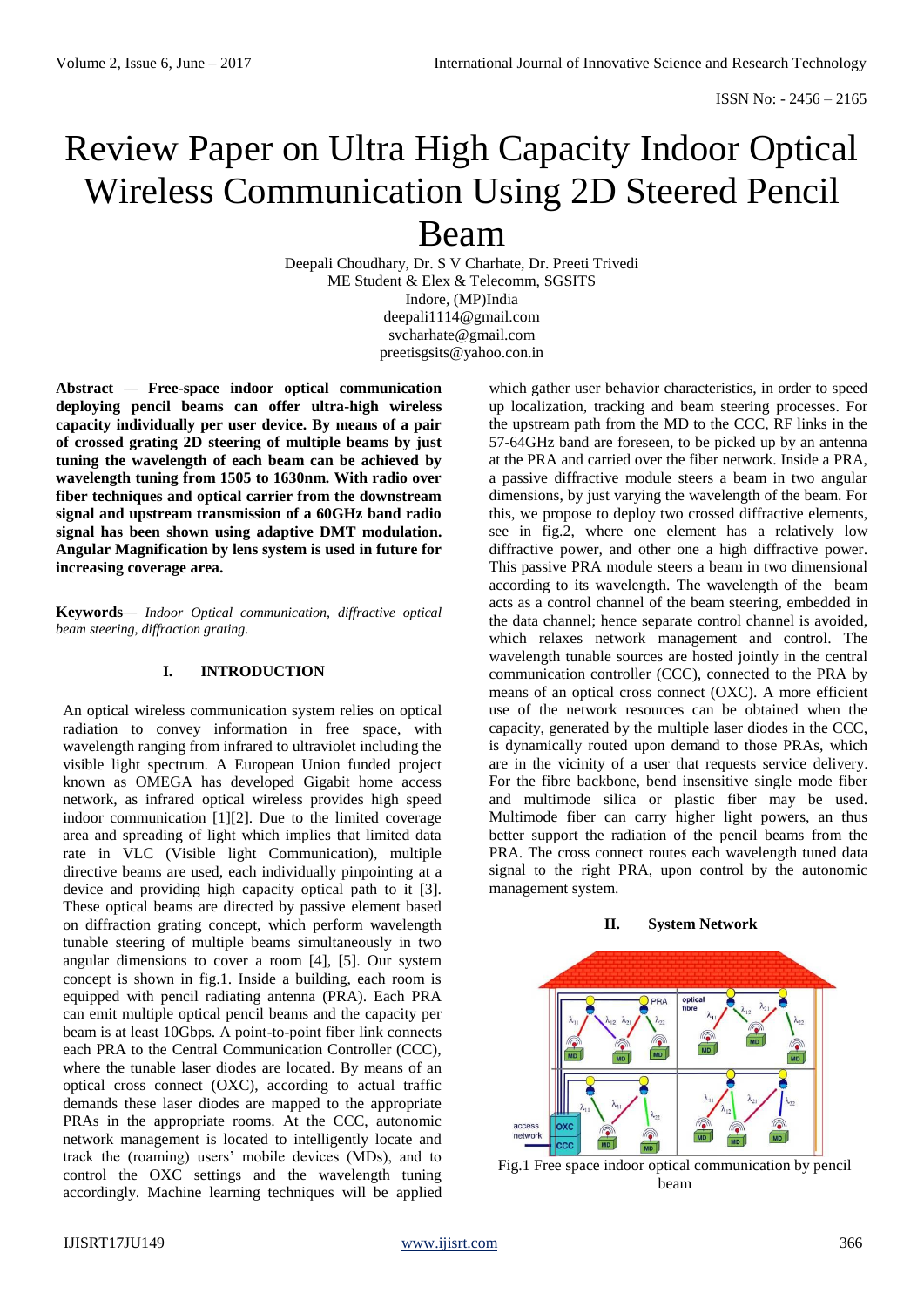

Fig.2 2D optical beam steering by a pair of crossed grating

#### *A. Design of the 2D Beam Steering Module*

We want to cover an area of LxL by means of 2D scanning of this area with a beam having a diameter D. The no. of scanning steps needed is

$$
N = \left(\frac{L}{D_{\text{beam}}}\right)^2 \qquad \qquad \dots (1)
$$

And the no. of scanning lines is

$$
M = \frac{L}{D_{beam}} \qquad \qquad \ldots (2)
$$

Where L is the length and D is the diameter of beam so when a wavelength tuning range is available, the tuning step size is

$$
\partial \lambda = \Delta \lambda / N = \Delta \lambda \left( \frac{D_{\text{beam}}}{I} \right)^2 \qquad \qquad \dots (3)
$$

Where  $\Delta\lambda$  is wavelength tuning range. When assuming that the receiver on the user terminal has an aperture with diameter Drx, the PRA is fixed in the middle of the ceiling at height H, and the power intensity in the beam is uniform across its diameter, the lowest power received in the elliptical spot in the corner of the room is

$$
P_{rx\_min} = P_{beam}(\frac{D\_rx}{D\_beam})^2 (1 + \frac{L^2}{2H^2}) \tag{4}
$$

When a diffractive element is used based on interference among a number of beams, interference maxima occur when neighbouring beams are in phase, so have an optical path length difference equal to an integer multiple *m* (i.e. the interference order) of the wavelength λ. The FSR for such element is found from the relation

$$
m \cdot \lambda = (m-1) \cdot (\lambda + \Delta \lambda_{FSR}), \text{ so } \Delta \lambda_{FSR} = \lambda/(m-1)...(5)
$$

$$
m(max) = \left(\frac{\lambda}{D_{\text{beam}}}\right) \left(1 + \frac{\lambda_{\text{mtr}}}{\Delta \lambda}...\right)
$$



path length difference AL, between neigbouring waveguides

Fig. 3 Highly dispersive arrayed waveguide grating

this gives the highest order and such a high order is far beyond the capabilities of regular diffraction gratings. An element with high diffractive power operating in high order is the arrayed waveguide grating (AWG) and is given by the relation

$$
\Delta \lambda_{FSR} = \frac{\lambda}{m-1} = \frac{\lambda^2}{\Delta \lambda + d_x \sin \varphi - \lambda} \qquad \qquad \dots (7)
$$

An alternative solution for obtaining a small FSR and high order m is the VIPA (Virtually imaged phased array.



which is satisfies by the equation  $m\lambda = 2nt \cos(\phi - \phi)$  where  $\phi$ is the angle of incidence on the VIPA. According to the well known grating equation is sin $\psi$ +sin $\omega = m\frac{\lambda}{\epsilon}$ , where d is the groove spacing [4][5].



Fig.5 Reflection grating operating in various order m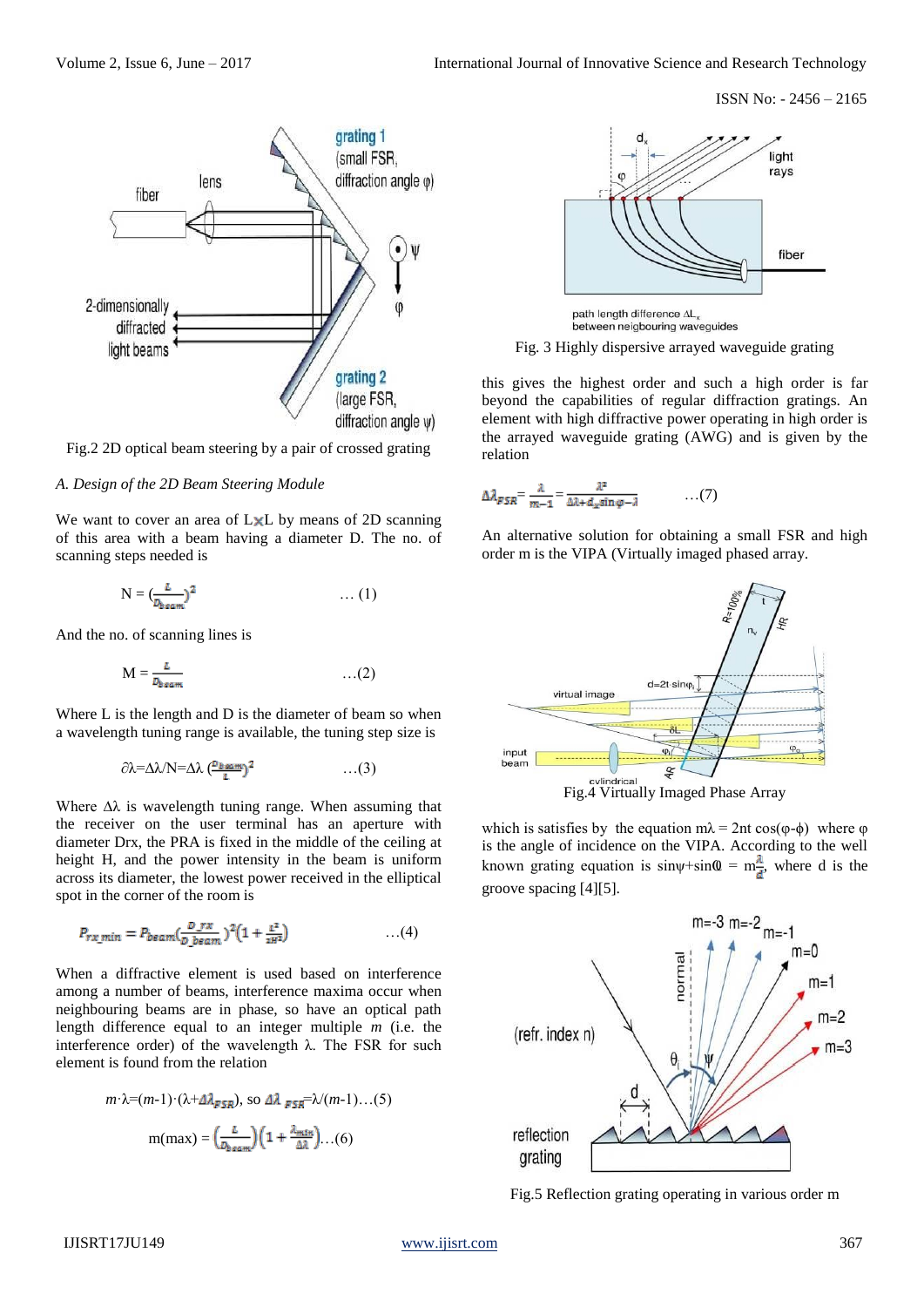# **III. PROBLEM FORMULATION AND ANALYSYS**

Various parameter are associated with the high speed indoor optical wireless communication which gives the possibility of better performance in system network, but sometimes these parameters create some problem and necessary to improve, which is

- A. Requires minimum receiver sensitivity.
- B. Provides an area of 32\*64cm^2.
- C. Photonic integrated circuit showed high losses[6].
- D. In this point to point link is used to connect each PRA to CCC. The link should be bidirectional and the use of SLMs makes point to multipoint architecture feasible [7].

## **IV. PROPOSED SOLUTION**

A point-to-point fiber link connects each PRA to the Central Communication Controller (CCC), where the tunable laser diodes are located. By means of an optical cross connect (OXC), according to actual traffic demands these laser diodes are mapped to the appropriate PRAs in the appropriate rooms. At the CCC, autonomic network management is located to intelligently locate and track the (roaming) users' mobile devices (MDs), and to control the OXC settings and the wavelength tuning accordingly. Machine learning techniques will be applied which gather user behavior characteristics, in order to speed up localization, tracking and beam steering processes[8].



Fig. 6 Radio over fibre up steam path at PRA site, with optical carrier recovery

For upsteam path MD to CCC, 57-64 GHz band is used to pick up the signal by antenna by using RoF techniques. As shown in Fig.7, a laboratory system setup has been built for 2D beam steering, an echelle reflection grating with 13.3 grooves/mm operating in order *m*=95 at an incidence angle of 80.7° and wavelength  $\lambda$ =1550 nm, followed by a transmission grating with 1000 grooves/mm operating in *m*=1 and incidence angle of 49.9°. The optical carrier is generated by a Keysight laser to providing 13dBm output power tunable from  $\lambda$ =1505nm to 1630nm. After a polarization controller, via a triplet lens collimator with focal length *f*=18.4mm a pencil beam with 3.3mm beam waist diameter and up to 6dBm power is launched onto the crossed grating pair.



Fig. 7 2D beam-steered system experiment

Three silver-coated mirrors are used to fold the path of 3m total length. At the receiver side, a second lens collimator captures the beam, and signal analysis takes place with a realtime oscilloscope to observe the eye pattern and to analyze the BER. This second lens collimator needs to be aligned very carefully with respect to the first one in two angular dimensions, due to its very small field of view (only 0.034 degrees full angle). Total path losses in the link between the lens collimators are measured to be  $\delta$ 6.15dB for  $\vert$  =1518 to 1600nm, which is 9.85dB less than in our previous setups with two reflection gratings. These path losses are mainly due to the losses of the two gratings; the three silver-coated mirrors contribute a reflection loss of only 0.11dB each [9].



Fig. .8 2D beam scanning (simulated; encircled spots were measured at the wavelengths indicated)

Fig. 8 shows the calculated 2D-steered beam positions when  $\lambda$   $\Box$  is varied from 1505 to 1630nm, for which the order of the echelle grating varies from *m*=98 to 90, corresponding to the 9 scanning lines shown. Received optical powers measured in the encircled spots were between -0.15 and 1.2dBm. Angular tuning over  $6^\circ$  in the  $\phi$ -range and  $12^\circ$  in the  $\psi$ -range is achieved. The dispersion of the two gratings together with the limited aperture of the receiver collimator sets the spectral pass band of the pencil beam channel. In our previous system setup with two reflection gratings we achieved transmission of 42.8Gbit/s using discrete multi tone modulation (DMT) with 512 tones and adaptive bit loading per tone. A maximum loading of 7 bits/symbol (QAM-128) was